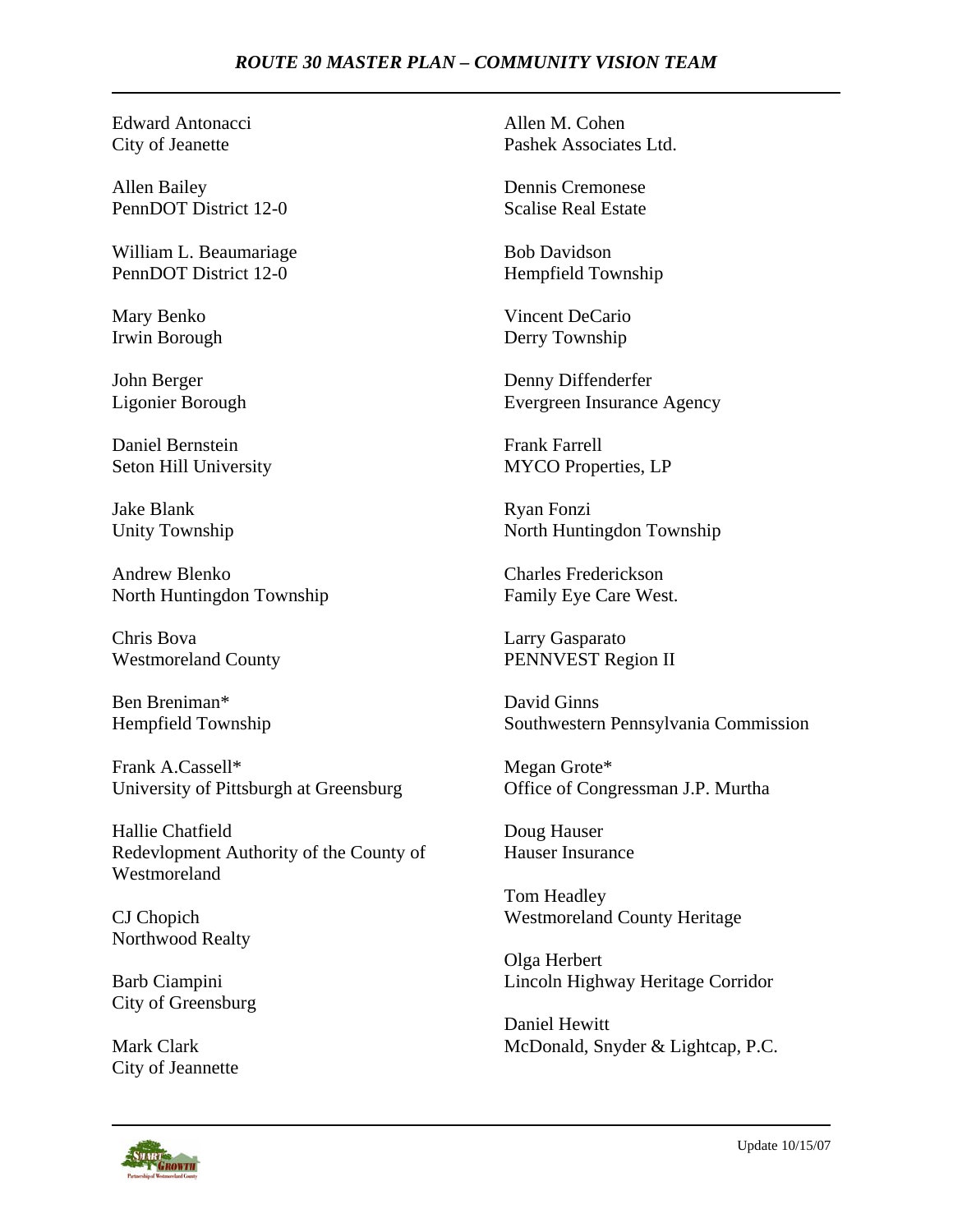## *ROUTE 30 MASTER PLAN – COMMUNITY VISION TEAM*

Wayne Johnson City of Greensburg

Matthew Junker Senator Regola's Office

Tim Komar Ligonier Township

Wayne Kucich PA Department of Environmental Protection

Allen G. Kukovich Governor's Southwest Regional Office

Prue Larson\* Southwestern Pennsylvania Commission

Lou Lazzaro Office of Congressman Tim Murphy

Phil Light Westmoreland County

Jack Machek DCED

Mecal McDade\* Norwin Chamber of Commerce

Barbara McMillen USDA Rural Development

Kim Miller Wolf Lake, Inc.

Leslie J.Mlakar Loughran, Mlaker & Bilik

Katie Morgan Office of Senator Bob Regola

Larry Morris Westmoreland County Transit Authority Danyce Neal Irwin Borough

Michael O'Barto Unity Township

Dawn Parker\* Norwin Chamber of Commerce

Carl Penrod Ligonier Township

Gregory M. Phillips Westmoreland Conservation District

Dwayne Pickels Westmoreland County Airport Authority

William Piper\* W.E. Piper Consulting, Inc.

Dennis Puko PA DCED - Governor's Center for Local Government Services

Robert Regola Senate of Pennsylvania

Rob Ritson Hempfield Township

John A. Robertshaw, Jr. Robertshaw Management, Inc.

John Shepherd\* North Huntingdon Township

Gary L. Sheppard Pennsylvania State Cooperative Extension

Thomas Sierzega USDA/RRCS

Scott Sistek Offie of Representative Thomas Tangretti